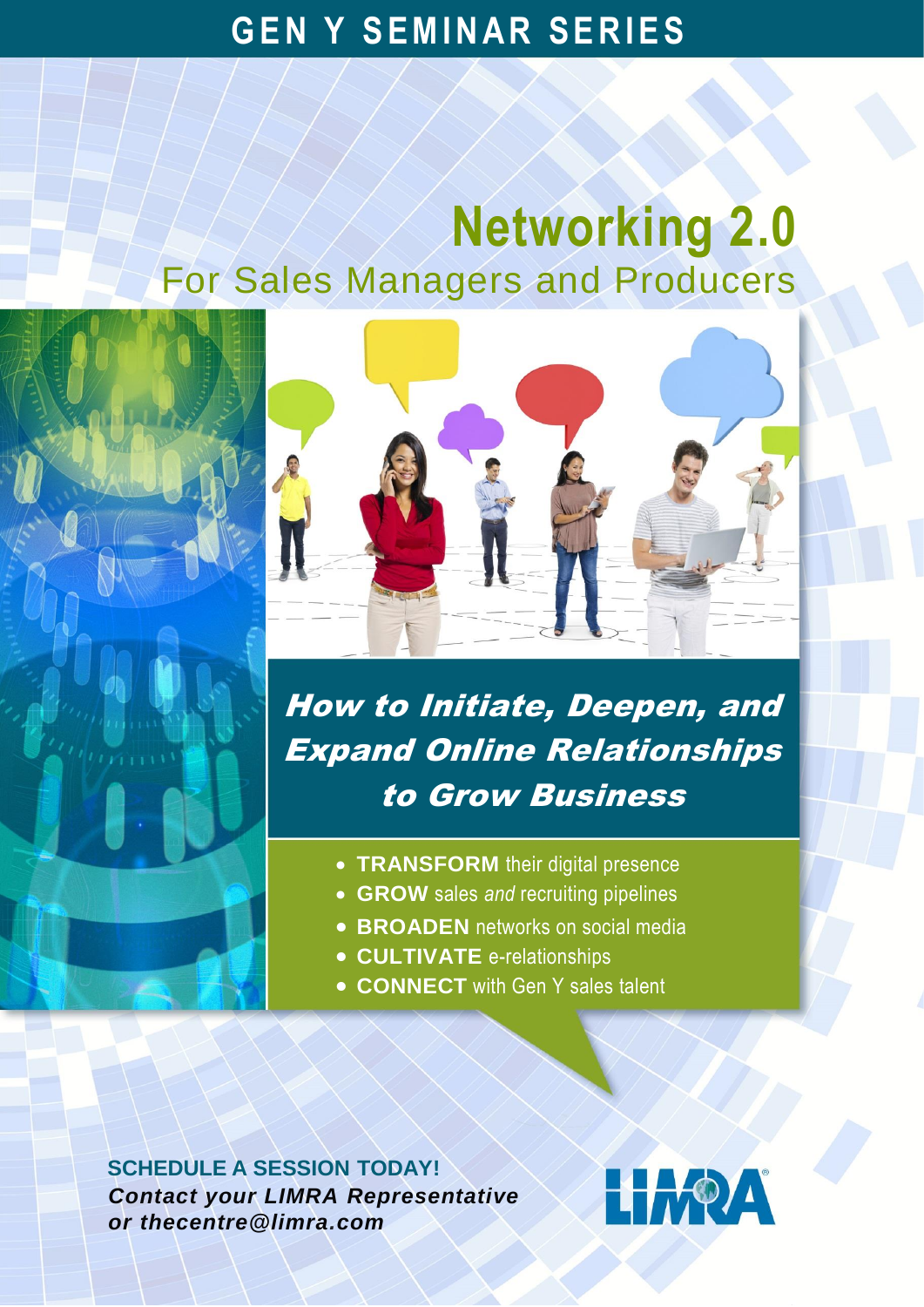

## *gen y seminar*

## *Networking 2.0*

Rapid advances in social technology are transforming how we network and are also knocking down barriers to making connections. Sales managers and producers can use the latest social tools and techniques to find new contacts, nurture online relationships, and engage consumers and young sales talent. Over time, they can build social capital — their path to social selling and social recruitment to grow their business.

This LIMRA workshop will give your sales managers and producers the hands-on experiences and techniques they need to:

- Expand their online contacts by moving from Networking 1.0 to Networking 2.0
- Better position their personal and professional brand by transforming their digital presence
- Cultivate critical and profitable business opportunities by enhancing their professional network on LinkedIn
- Build relationships, influence prospects, and engage customers by mastering the nuances of Facebook

Sales managers and producers who attend this one-day seminar will return to work with an e-networking action plan they can immediately launch.

## *Seminar Outline*

#### **THE NEW NETWORKING**

Networking meant exchanging business cards at meetings and other gatherings. Conversations were strictly business: managers and producers focused on making plans to meet with prospects one-on-one. Networking has evolved considerably since then. This session helps participants:

- Recognize the "sociological transformation"
- Move from Networking 1.0 to Networking 2.0
- Differentiate professional and personal networking

#### **TRANSFORMING YOUR DIGITAL PRESENCE**

Because the Internet is the go-to research tool for consumers, a robust digital presence is crucial for reaching new audiences and gaining more customers. This session helps participants:

- Understand the 3 most important steps to transforming their digital presence
- Build their professional and personal brand on social media
- Expand their network on social media
- Build and deepen e-relationships on social media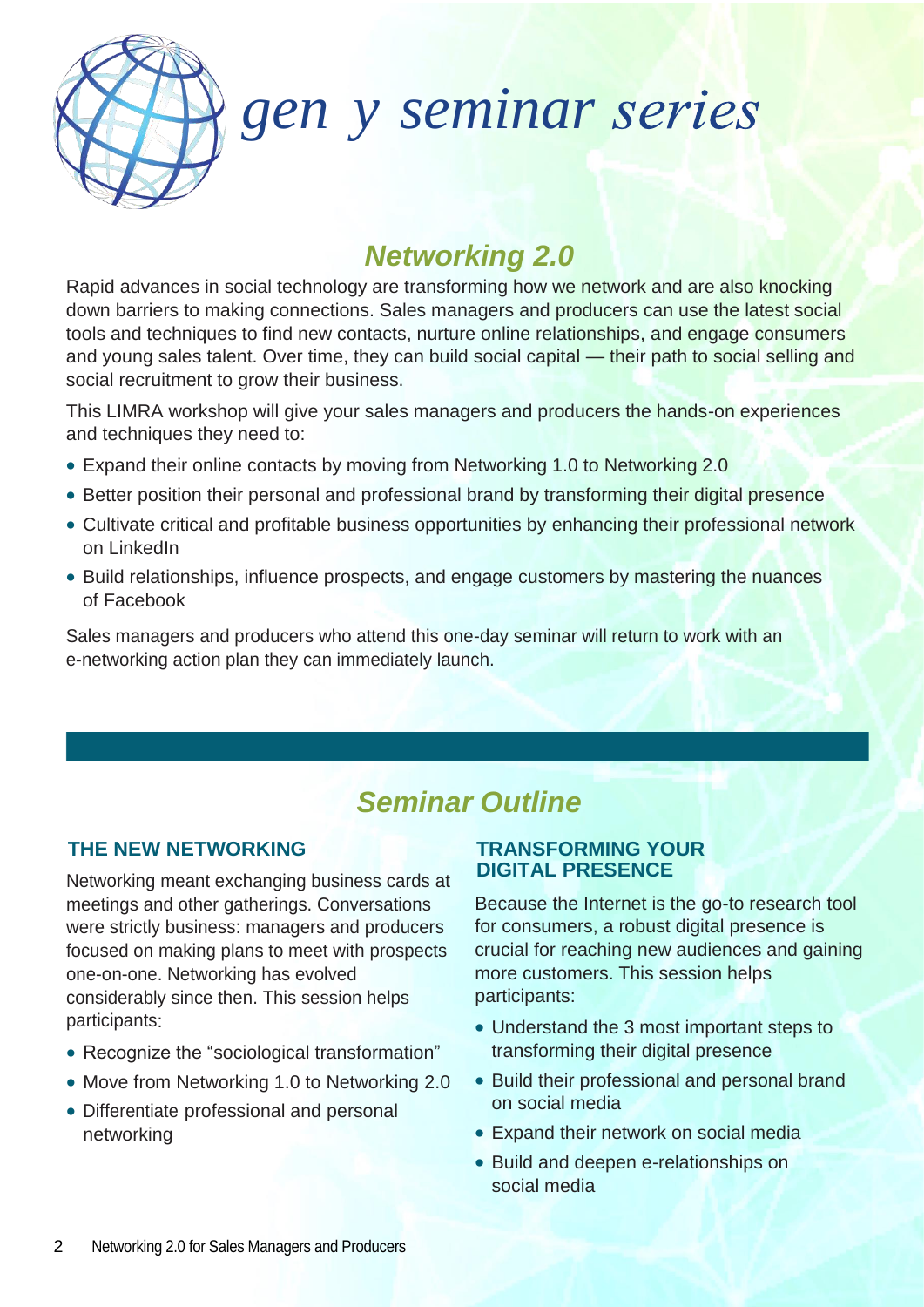## *gen y seminar*



#### **BUILDING YOUR PROFESSIONAL NETWORK THROUGH LINKEDIN**

LinkedIn has a high concentration of business decision makers. This makes it one of the most useful social networks for cultivating critical, lucrative business opportunities. This session helps participants:

- Create a winning profile on LinkedIn
- **Establish their LinkedIn network**
- Build relationships on LinkedIn
- Research prospects, stay informed, and challenge their current thinking

#### **MASTERING YOUR PERSONAL NETWORK THROUGH FACEBOOK**

Although Facebook tends to focus on people's personal lives, it may be the world's most powerful free marketing tool. This session helps participants:

- Grow their personal network through Facebook
- Use Facebook for professional networking

#### **PUTTING IT ALL TOGETHER**

Sales managers and producers will learn how to immediately apply their new skills and grow their business by initiating and deepening e-relationships — and expanding their online network.

### *It's Easy to Enroll*

Complete the registration form on the next page, scan it, and email it to [pnelson@limra.com.](mailto:pnelson@limra.com)

Or contact your LIMRA representative.

#### **PROFESSIONAL FEE — FOR UNLIMITED ATTENDEES!**

LIMRA Member: US\$10,500<sup>1</sup> Nonmember: US\$13,500<sup>1</sup>

<sup>1</sup>Plus US\$3,500 speaker's travelling fee and taxes.

### *Additional Gen Y Seminar Series Programs*

LIMRA offers additional one-day workshops that provide participants with focused, in-depth training on essential skills for recruiting, developing, and retaining young talent. Topics include, but are not limited to:

- Social Recruiting Through LinkedIn and Facebook
- Coaching Gen Yers
- Team-Based Business Models
- Creating A High-Touch Culture
- Social Selling